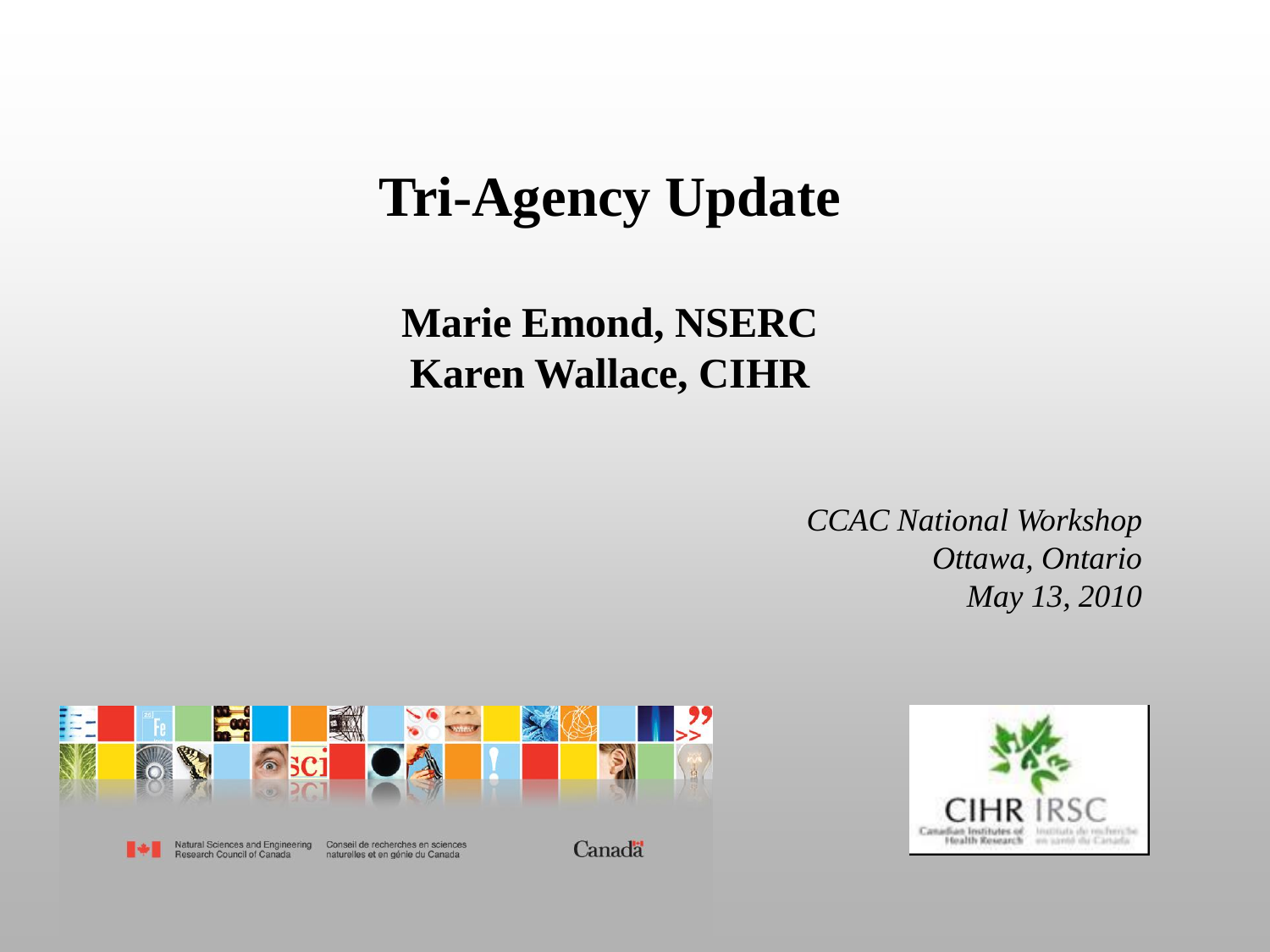# *Overview*

- **1. Tri-Agency Research Integrity Policy Framework**
- **2. Agencies' Roles (**Limitations/Tri-Agency Process)
- **3. Integrity Policy Review**
	- Actions Taken to date to Strengthen Research Integrity
	- Complementary research integrity initiatives
	- **Next Steps**
- **4. Memorandum of Understanding (MOU)**
	- What is the MOU?
	- What are the goals of the MOU?
	- Schedule 3 of the MOU

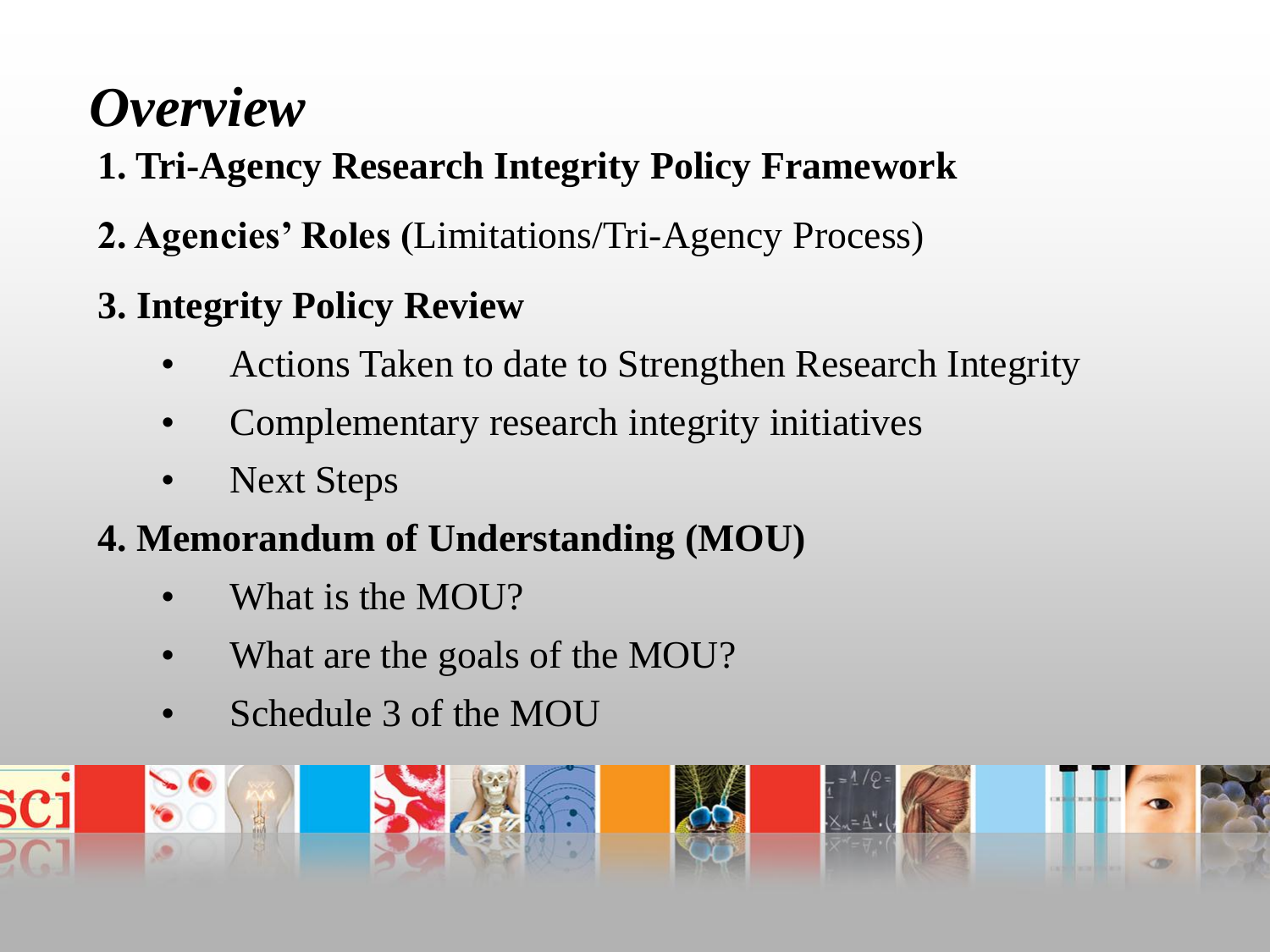#### **1.** *Tri-Agency Research Integrity Policy Framework*

As the major federal sources of funds for research and scholarship in academic institutions, CIHR, NSERC and SSHRC are committed to the highest standards of integrity in research and scholarship.

Current suite of key integrity policies include:

- *Tri-Council Policy Statement: Integrity in Research and Scholarship ('94)*
- *Framework for Tri-Council Review of University Policies Dealing with Integrity in Research (1996)*
- *Tri-Agency Financial Administration Guide (updated annually)*
- *Memorandum of Understanding on the Roles and Responsibilities in the Management of Federal Grants and Awards (2002, 2007)*
- *Other (e.g. instructions to applicants, Award Holder's Guide, ethics policies)*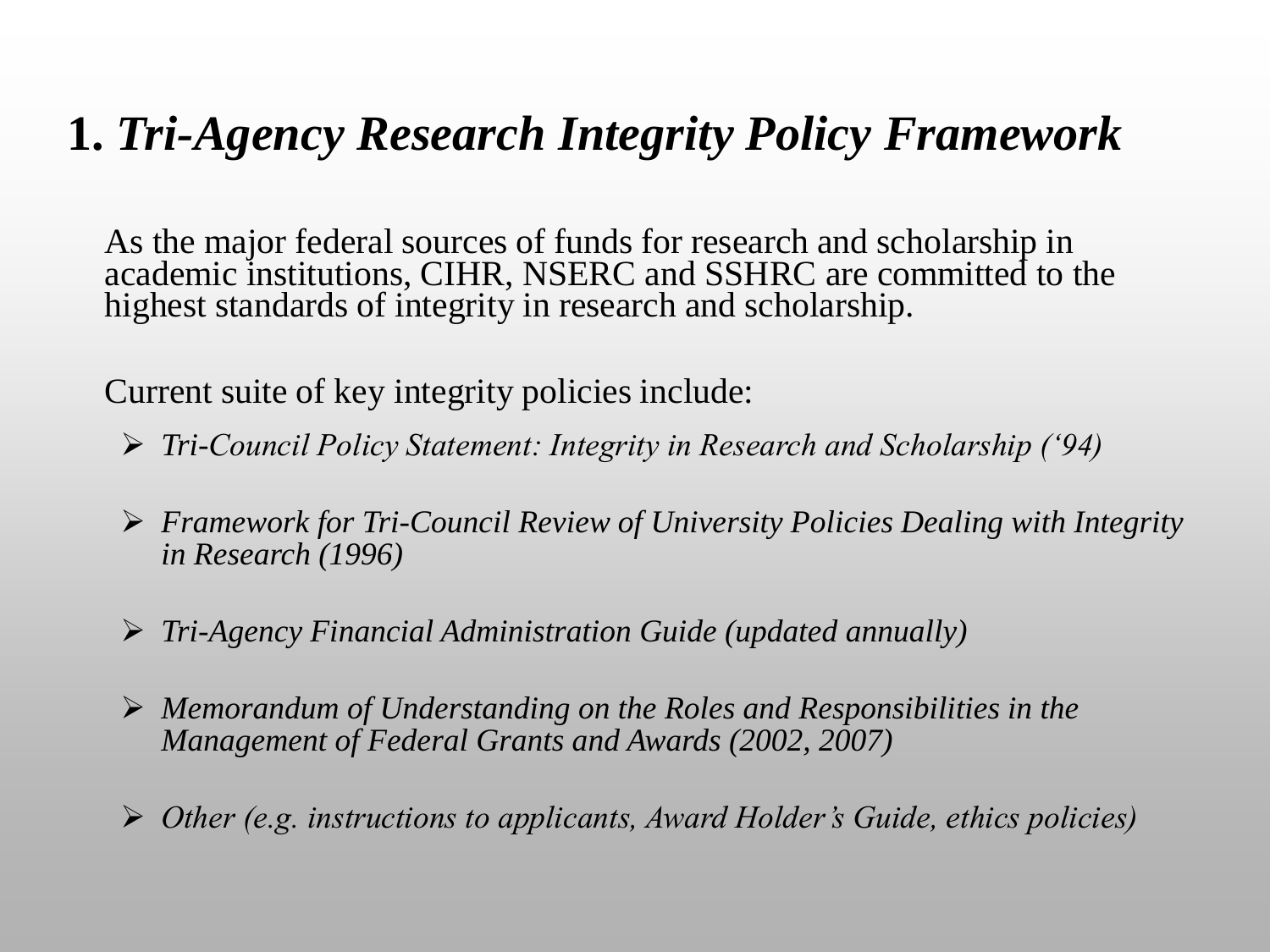#### **2.** *The Agencies' Roles*

 $\triangleright$  Review ethics and integrity policies from institutions.

- $\triangleright$  Require that researchers and institutions use grant and award funds with a high degree of integrity, accountability and responsibility.
- $\triangleright$  Conduct financial monitoring visits.
- $\triangleright$  Review institutional reports on confirmed cases of misconduct and advise institutions and researchers of any actions or decisions taken on specific cases where misconduct occurred.
- $\triangleright$  Refer any cases where there is possible criminal activity to the appropriate authorities.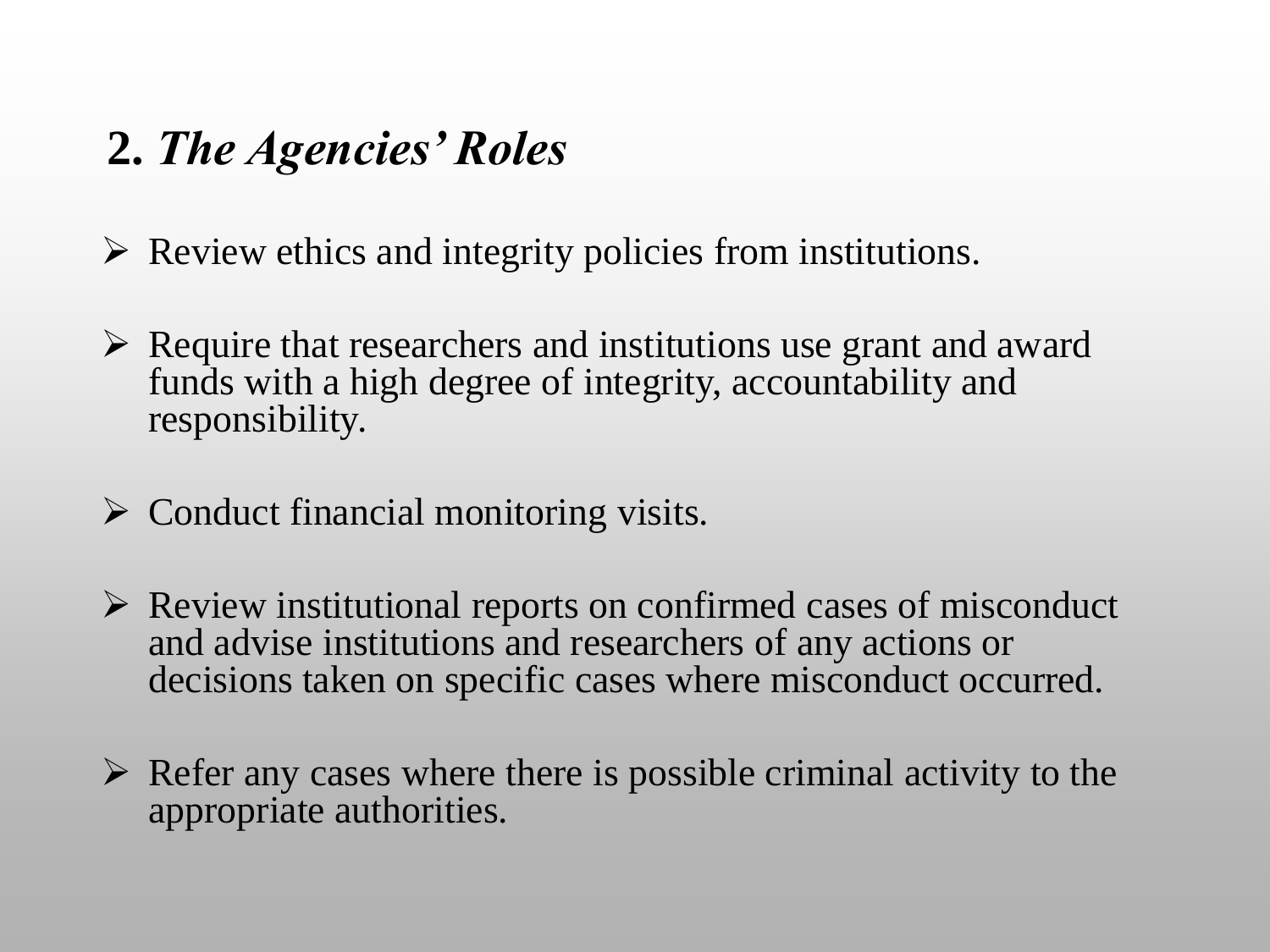### *Limitations of Agencies' Roles*

- $\triangleright$  Do not have investigative powers, rely on institutions' investigations
- $\triangleright$  Not regulatory bodies
- $\triangleright$  Cannot substitute our own conclusion for the institution's
- Subject to *Privacy* and *Access to Information Acts* (with appropriate redactions)
- $\triangleright$  Cases that involve agency-funded research only
- $\triangleright$  'Paper review' of cases that do not involve institutions (e.g., direct scholarship applicants)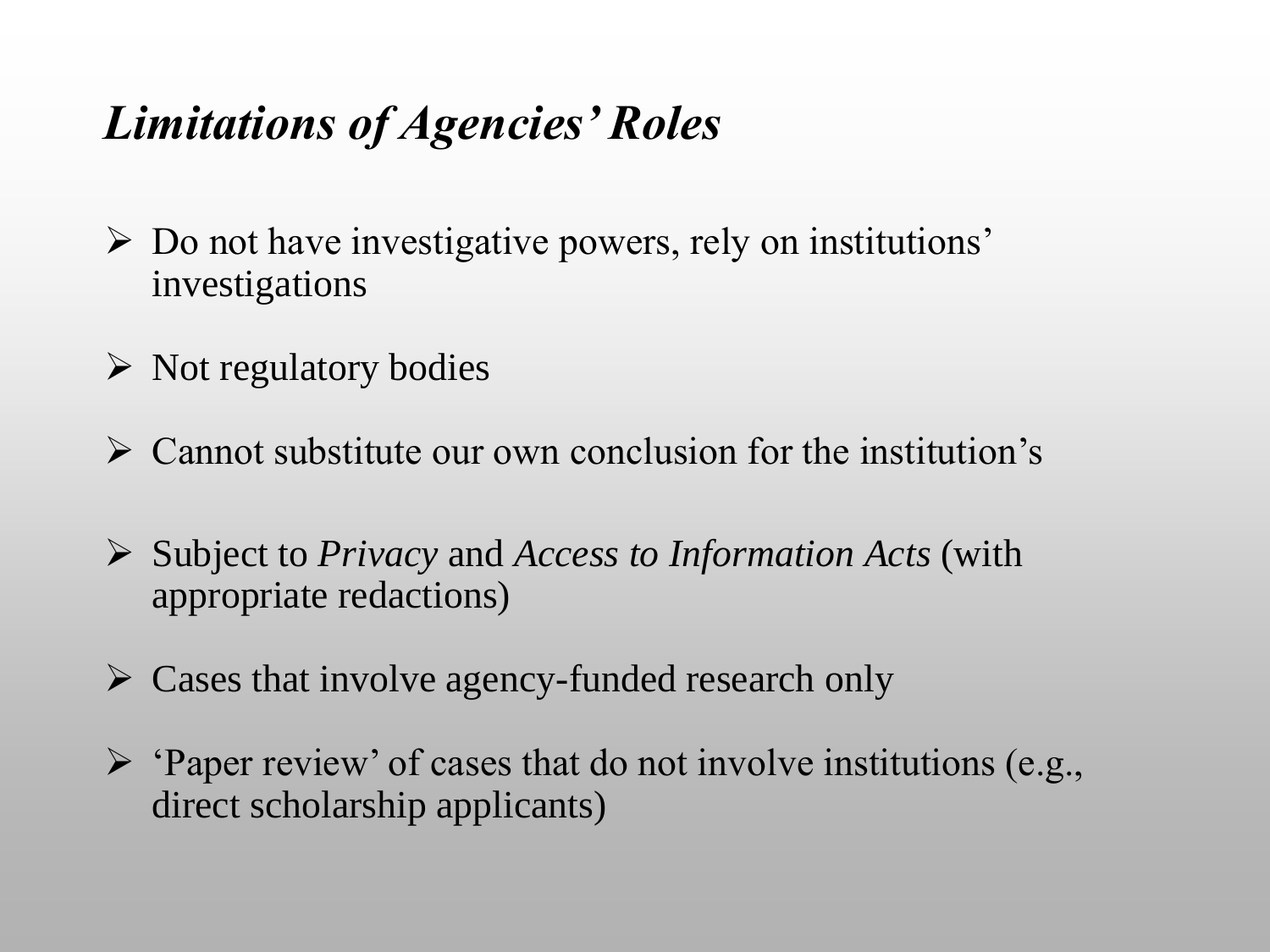### *Tri-Agency Process*

- 1. Institution has policy and procedures in place that adhere to TCPS-I and Framework
- 2. Institution receives allegation and does inquiry and investigation
- 3. Institution provides agency with a detailed report on its process, substantiation of findings and outcome
- 4. If misconduct is confirmed, agency may decide to take certain actions, based on recommendations of its integrity committee
- 5. Agencies also receive allegations, which are referred back to the institution for investigation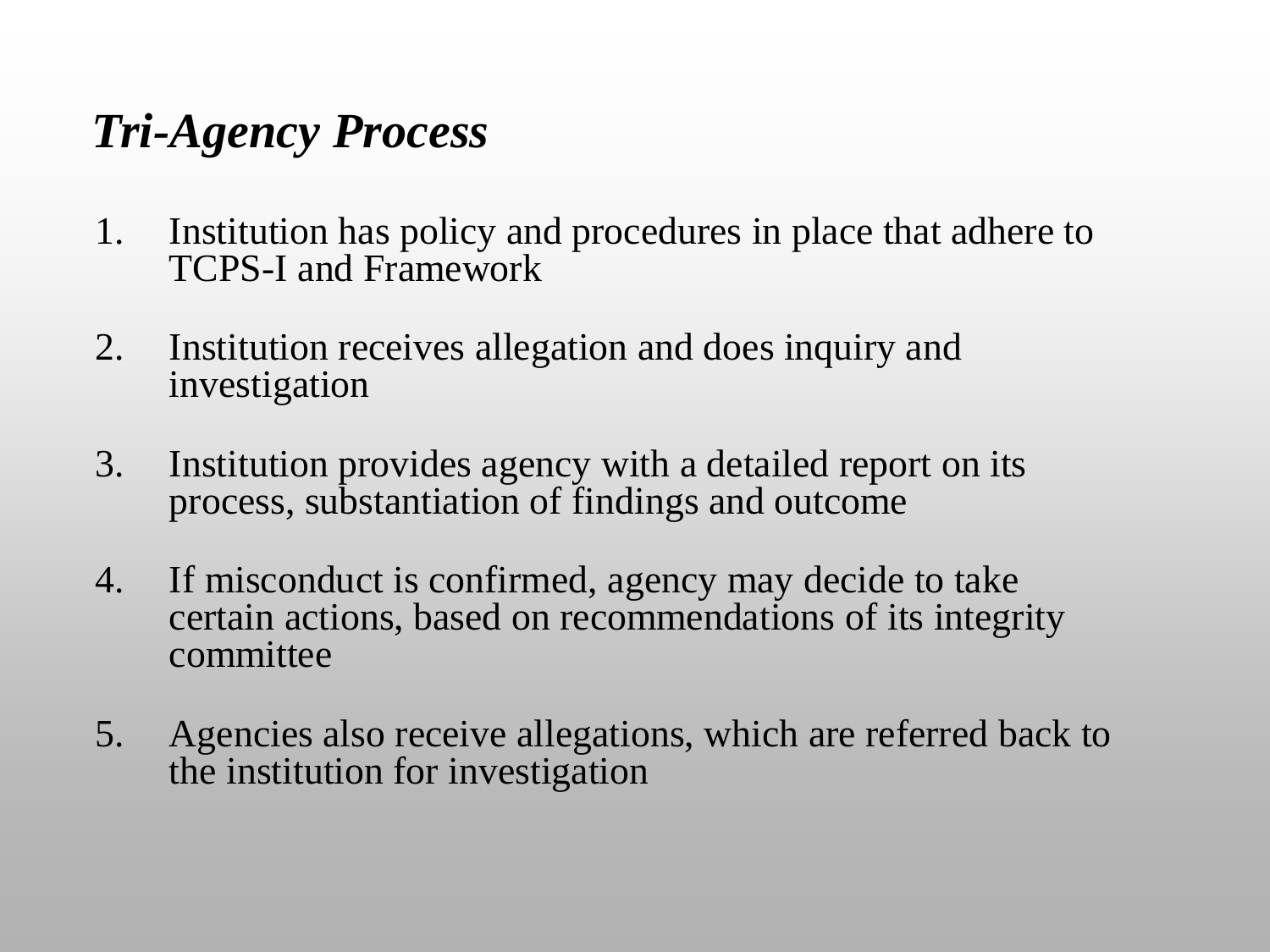### **3.** *Integrity Policy Review*

Report to Minister of Industry

- At request of Minister, NSERC, SSHRC and AUCC reviewed existing policy and practices and identified possible improvements in terms of policy, implementation, and transparency
- Report submitted October 2008 to Minister

Action Plan

- CIHR agreed to participate with the other agencies in development and implementation of action plan
- Coordinated by committee of agency Executive Vice-Presidents and Vice-President of AUCC (Chaired by NSERC)
- $\triangleright$  Short and long term action plans developed and highlights posted on website along with report to Minister
- Agencies to strengthen overall policy framework (definition, timelines, education, whistleblower protection and duty to report)

Consultations

 $\triangleright$  Will include consultation with the research community and key stakeholders, building on advice from CRIC and CCA reports. AUCC will help facilitate consultations.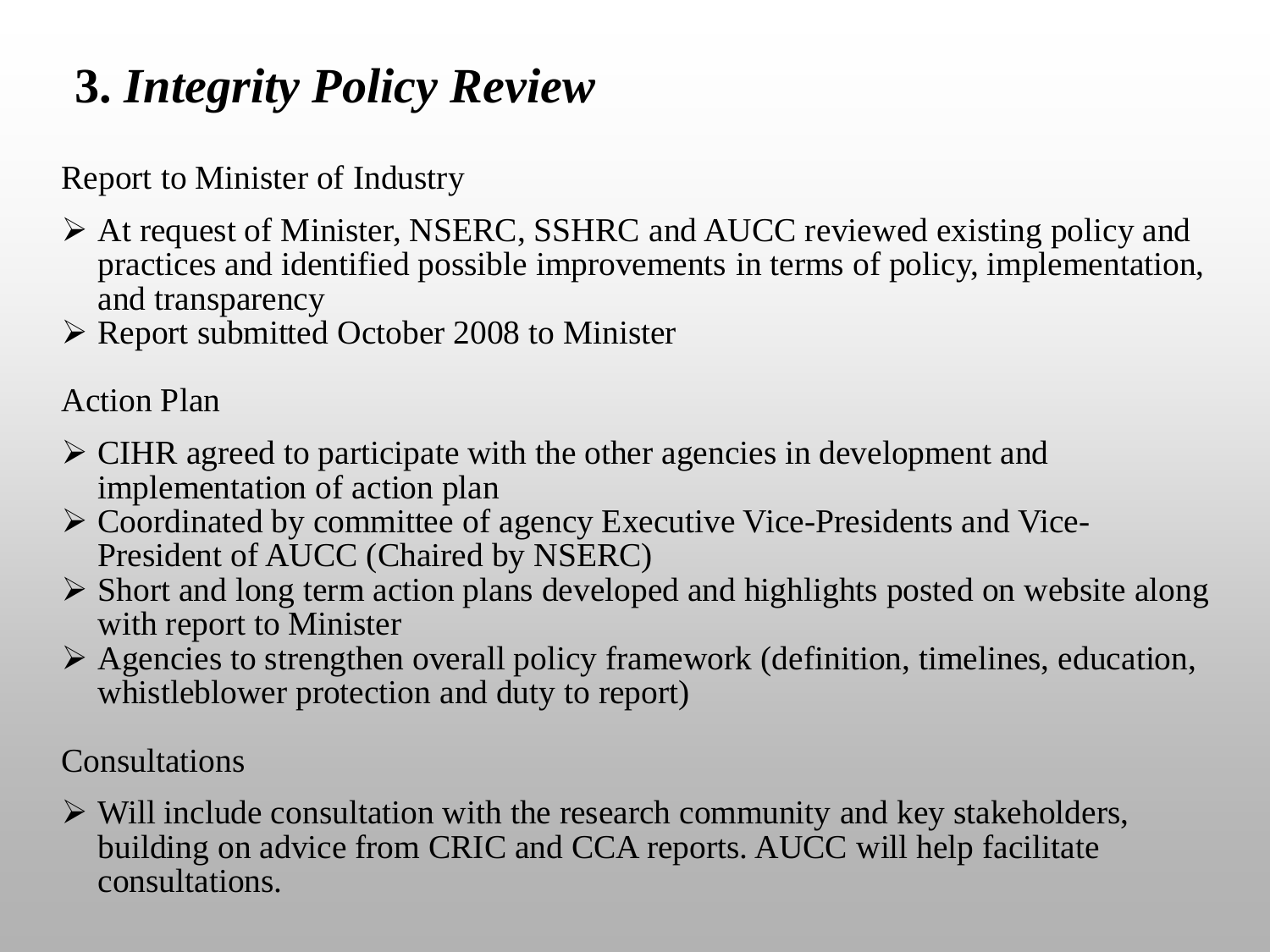### *Actions Taken to date to Strengthen Research Integrity*

 Report on the Review of the Policy Framework for Research Integrity and Overview of action plan made public October 2009

Statistical reports made public October 2009

 $\triangleright$  Update in February 2010 included:

• Harmonized Tri-Agency Process for Addressing Allegations of Non-Compliance with Tri-Agency Policies

- Clarification of institutional reporting requirements for research integrity cases
- Case summaries
- Clarification of Agencies' role and how we address cases of confirmed misconduct
- Clarification of process for dealing with cases of misuse of funds.
- Presentations to CAURA, CRIC, NCEHR, CCA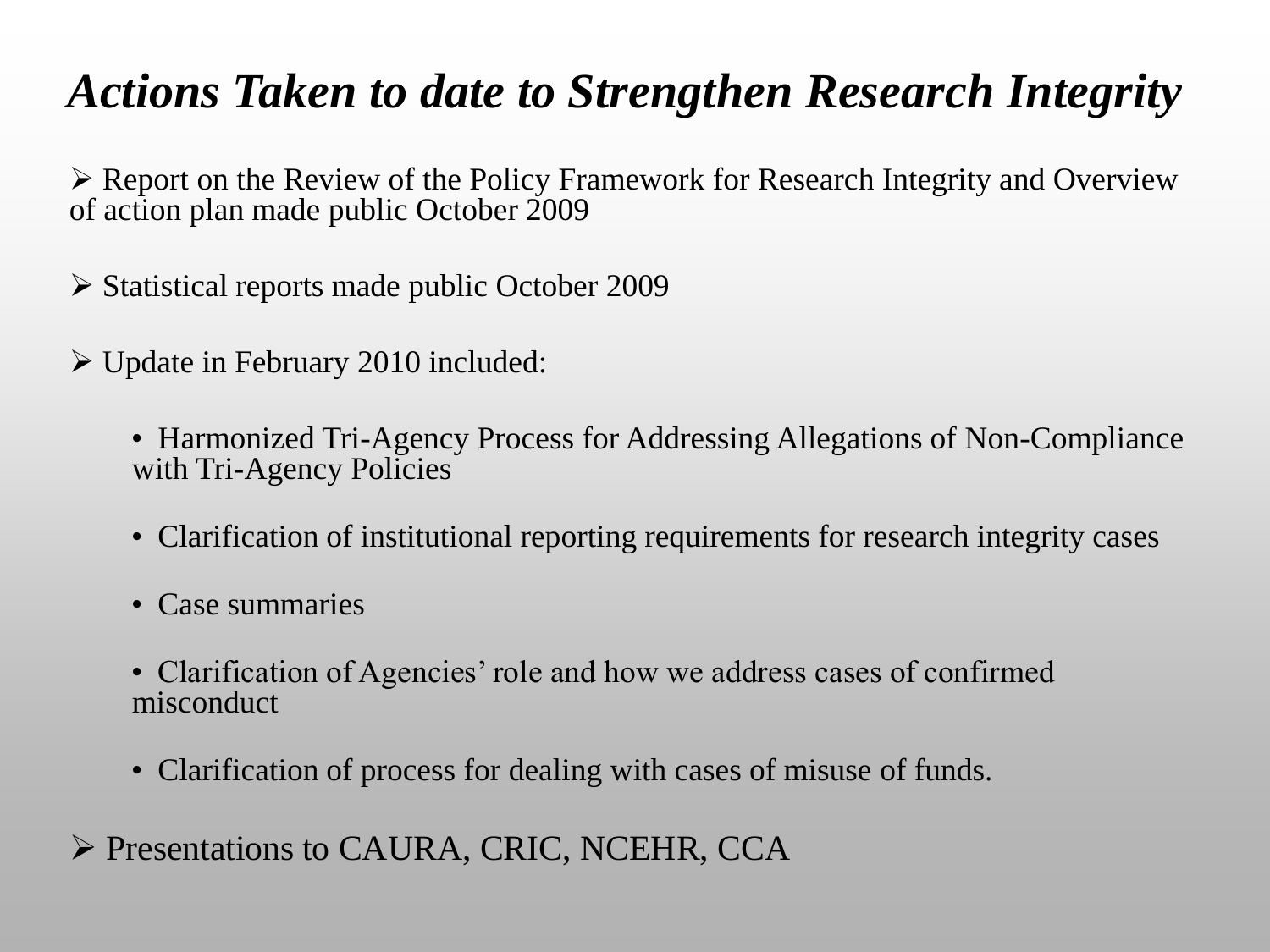### *Complementary Initiatives*

Canadian Research Integrity Committee (CRIC)

- Report on *The State of Research Integrity and Misconduct Policies in Canada* (October 2009)
- Health Canada new scientific integrity policy and training plan
- Council of Canadian Academies (CCA)
	- Definition of research integrity
	- Key research integrity principles, procedural mechanisms, and practices, appropriate in the Canadian context
	- Public report by September 2010

Some Universities

- Updating policies and procedures
- Improved quality of investigations
- Education and awareness efforts
- Whistleblower protection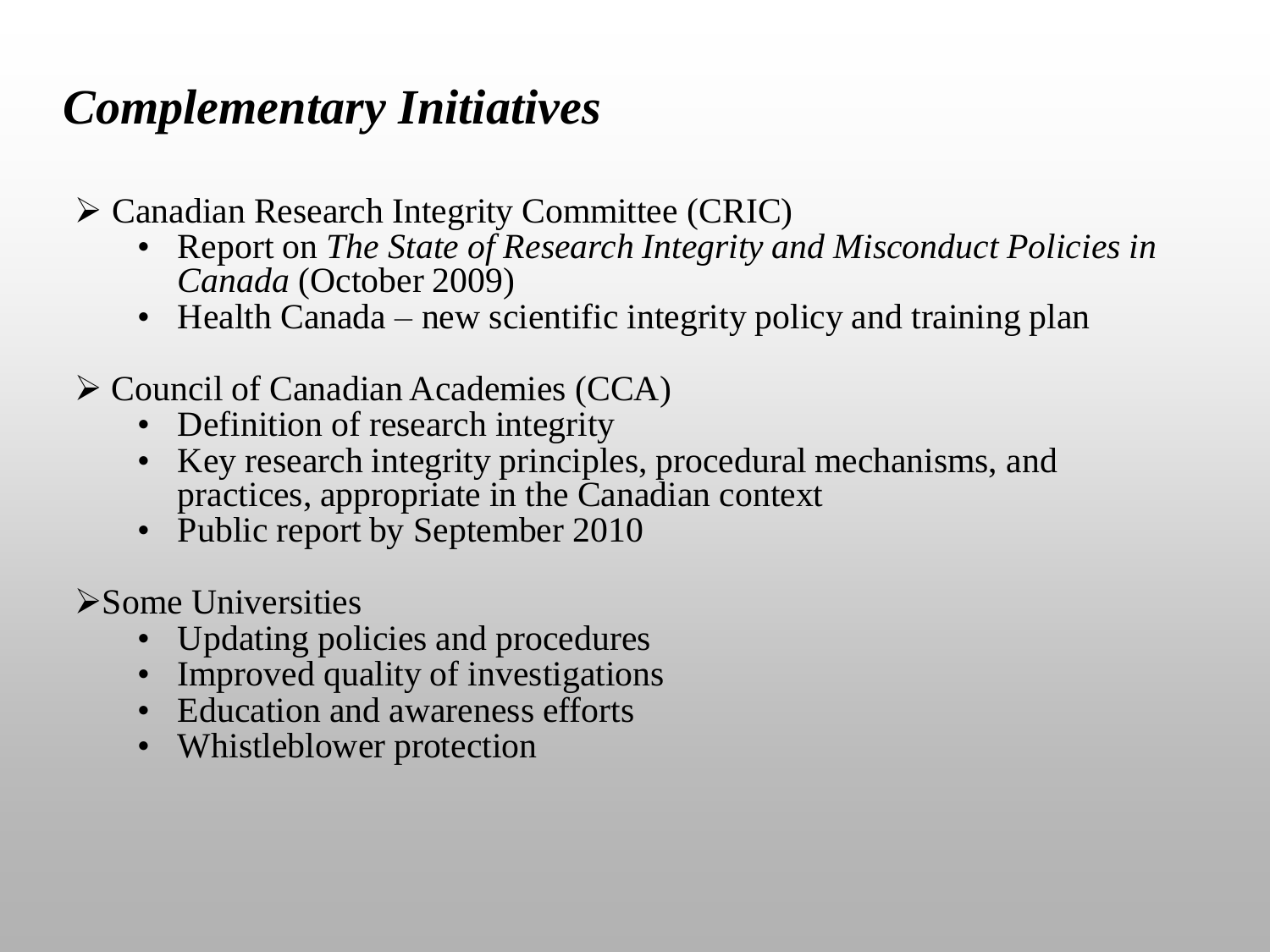#### *Next Steps*

- June 2010: Establish a Tri-Agency Research Integrity Advisory Group
- $\triangleright$  September 2010: Council of Canadian Academies' Report due
- Fall 2010: Develop new integrity policy, building on CCA Report
- $\geq 2011$ : Consult on new draft policy, finalize policy
- $\geq 2011/2012$ : Implement policy (Institutions will have one year from launch date to revise their policies)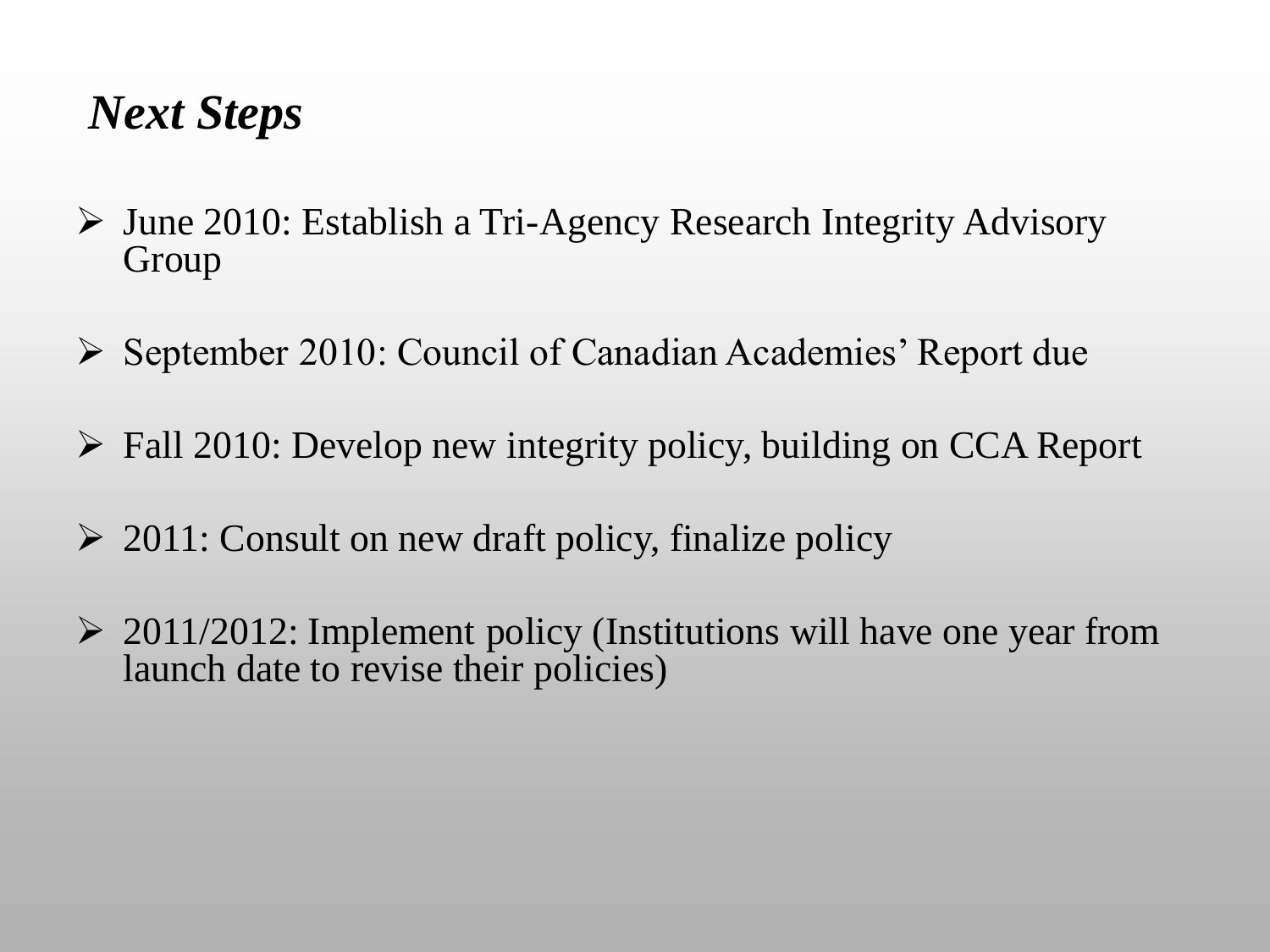### *4. Tri-Agency MOU*

# **What is the MOU?**

- **Memorandum of Understanding on the Roles and** Responsibilities in the Management of Federal Grants and Awards
- For more information and the full text:

http://www.nserc-crsng.gc.ca/NSERC-CRSNG/Policies-Politiques/MOURoles-ProtocolRoles/index\_eng.asp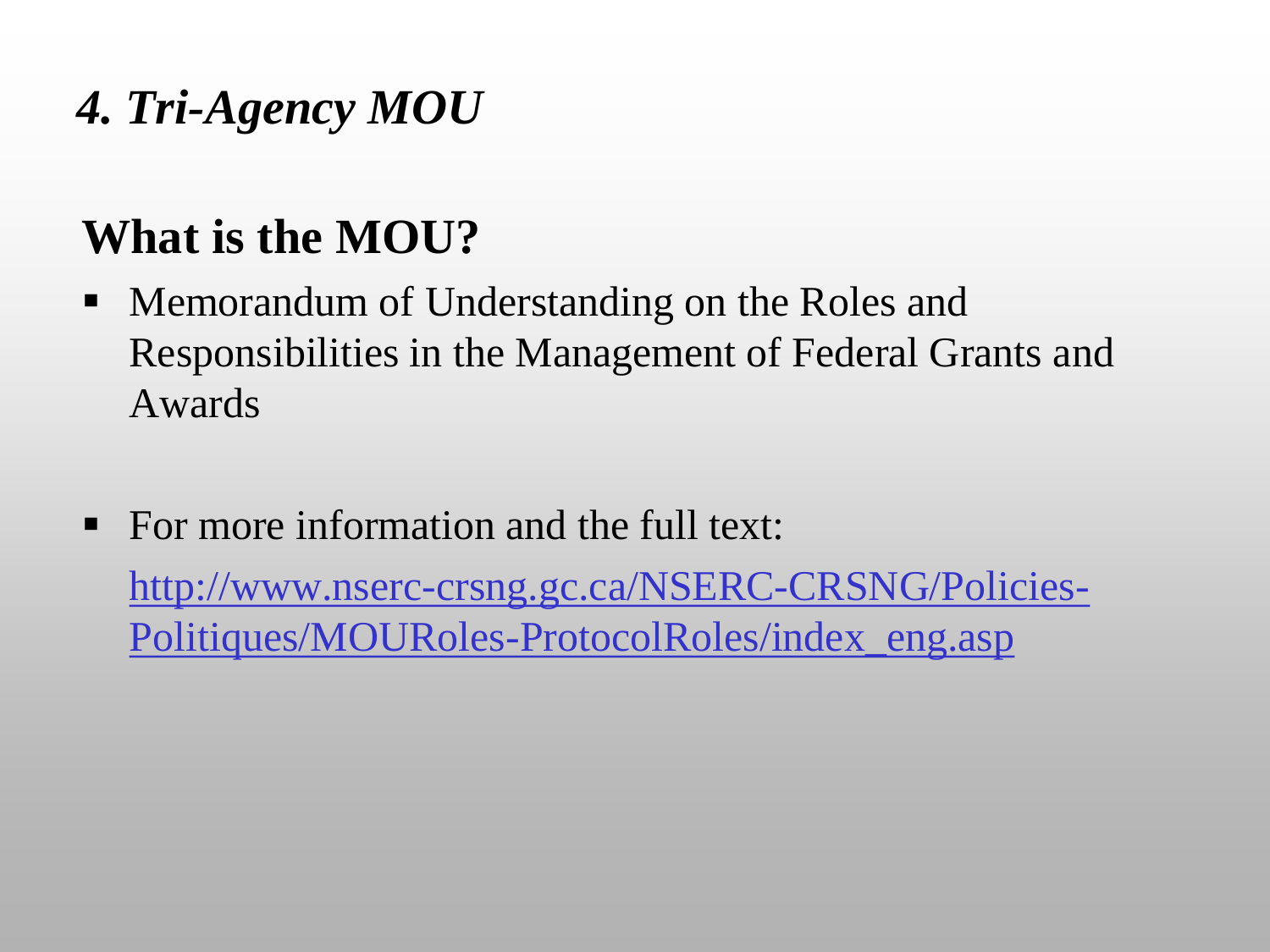### *What are the goals of the MOU?*

- **Demonstrate and explain the respective accountabilities of** granting agencies and institutions in support of research, in accordance with the highest legal, ethical and financial standards.
- **Describe the basic requirements for obtaining and** maintaining institutional eligibility to administer agency funds.
- Harmonize agencies' policies, whenever possible.
- Clarify expectations regarding roles and responsibilities.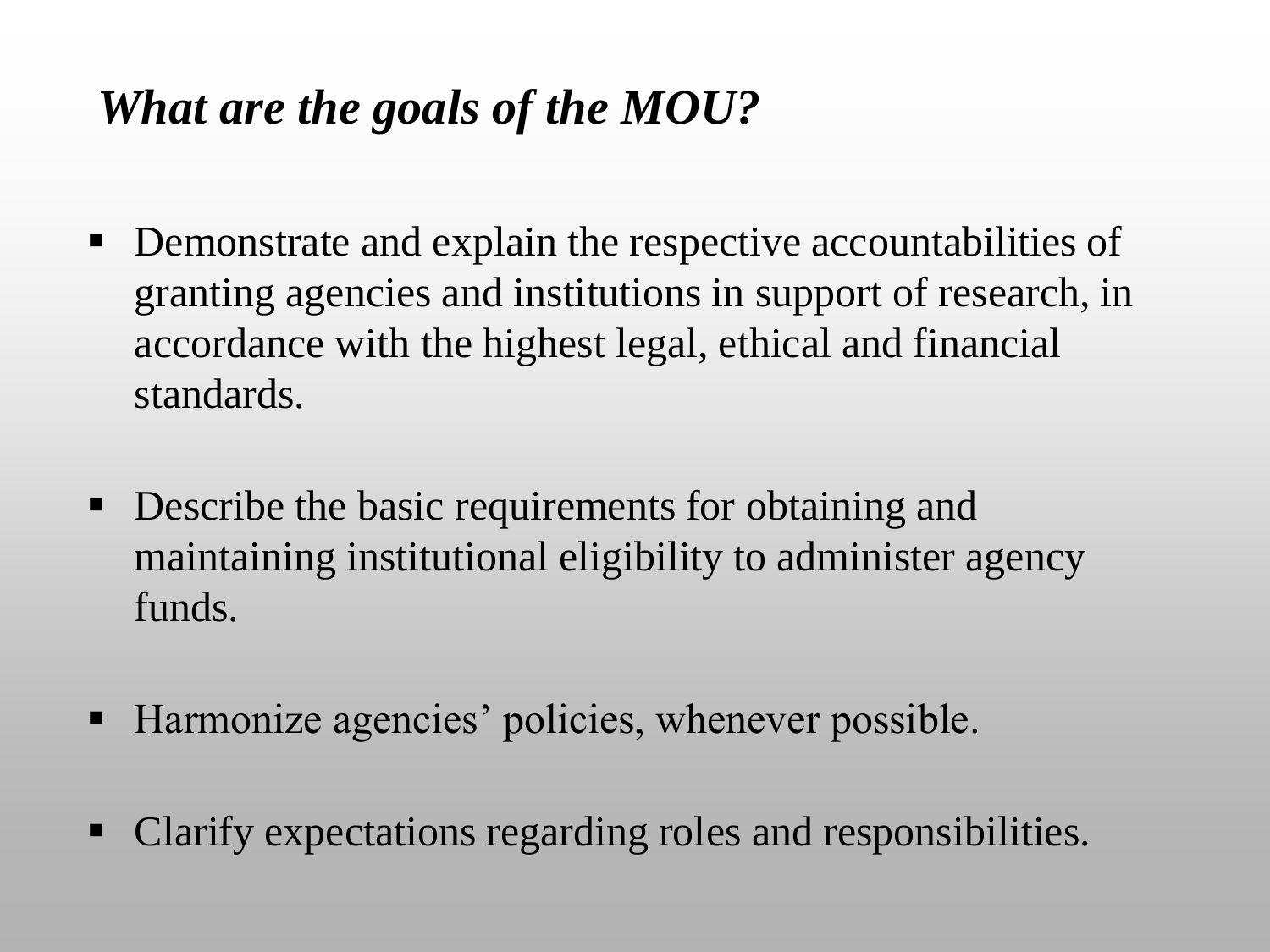### *MOU: A Brief History*

- *Phase I* (June 2002): MOU first released, included 8 Schedules
- *Phase II* (February 2007): Updated MOU released with additional 7 Schedules
- **Phase III** (Planning Stages): Tri-Agencies are currently developing a work plan for MOU Phase IIIto finalize the objectives and timeline for the project. CIHR is the lead agency for MOU Phase III.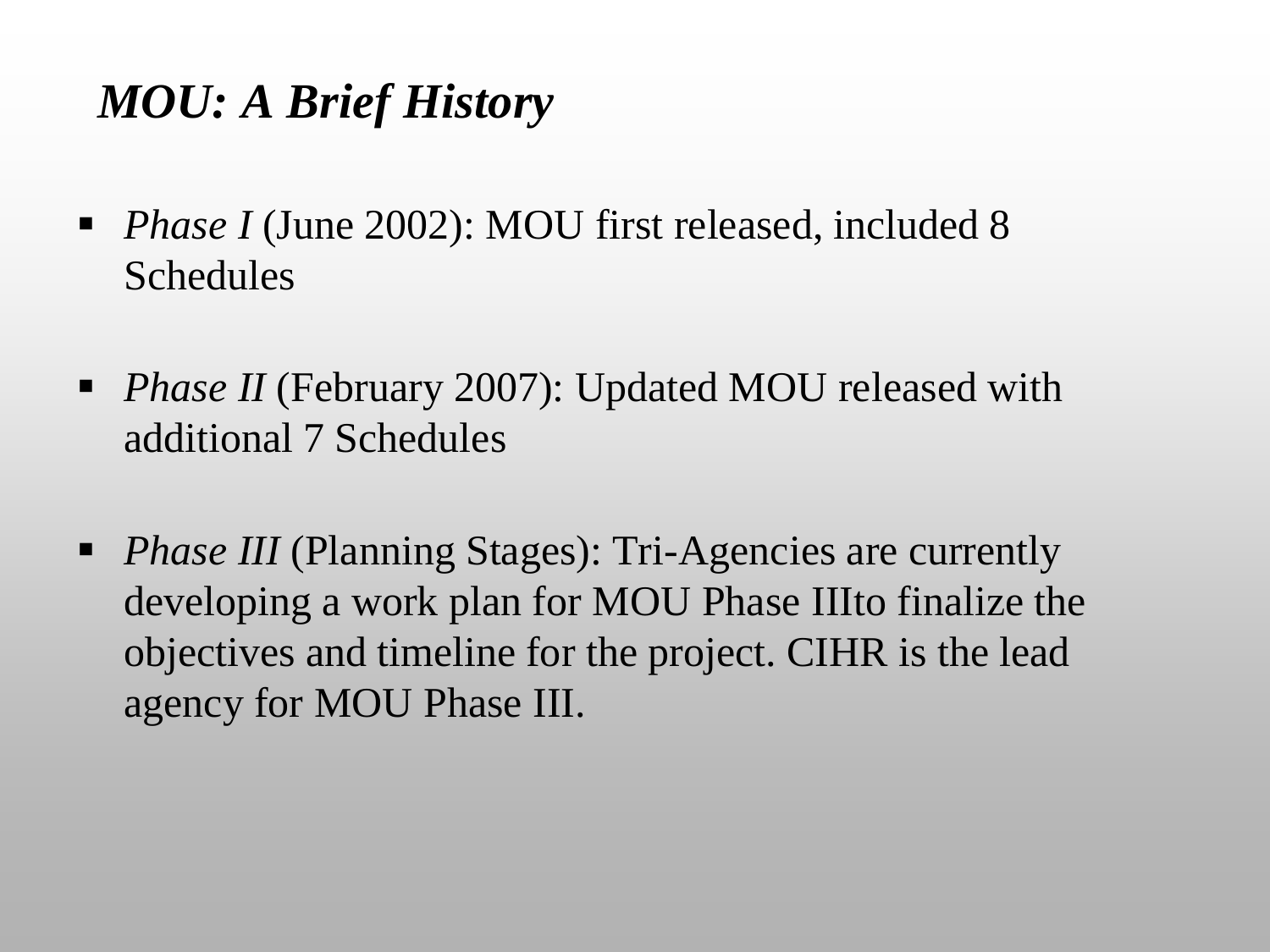## *MOU Schedule 3: Ethical Review of Research Involving Animals*

- $\triangleright$  Research funded by the institutions involving the use of animals must be approved in accordance with animal care standards
- $\triangleright$  Institutes agree to:
	- participate in CCAC's Program
	- provide its IACC members with training opportunities and financial and administrative independence
	- release research funds only after IACC approval
	- inform the agencies if approval is not obtained within six months
	- suspend funding of project already underway if in contravention of CCAC, or infringe any provincial laws
- $\triangleright$  Agencies have a responsibility to:
	- ensure their funds are used only to support research that complies with CCAC guidelines and policies
	- transmit any ethical concerns raised during peer review
	- transmit to CCAC any allegations of non-compliance with CCAC guidelines and policies